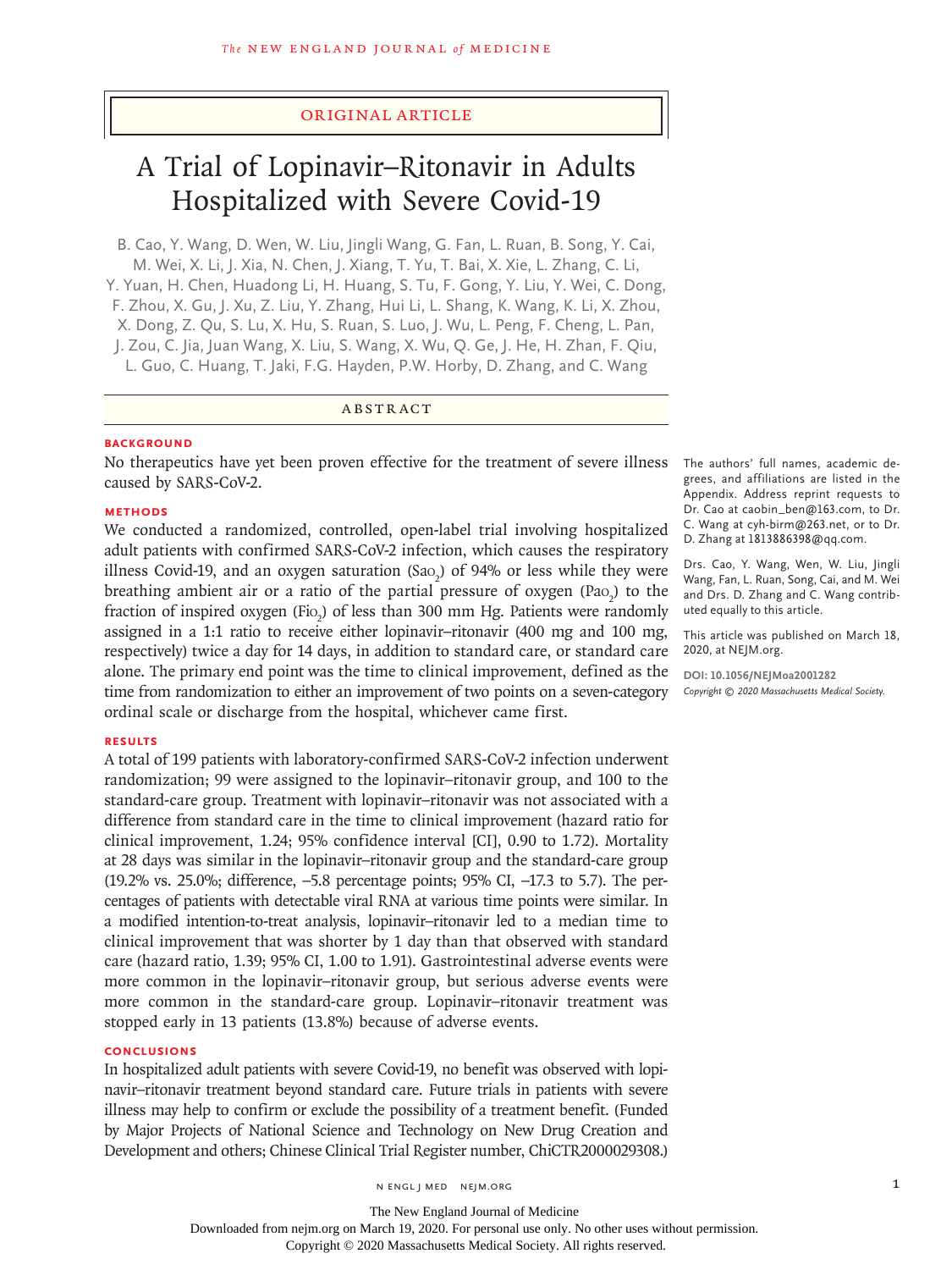BEGINNING IN DECEMBER 2019, A NOVEL<br>
coronavirus, designated SARS-CoV-2, has<br>
caused an international outbreak of respiratory<br>
ratory illness termed Covid-19. The full spectrum coronavirus, designated SARS-CoV-2, has caused an international outbreak of respiratory illness termed Covid-19. The full spectrum of Covid-19 ranges from mild, self-limiting respiratory tract illness to severe progressive pneumonia, multiorgan failure, and death.<sup>1-4</sup> Thus far, there are no specific therapeutic agents for coronavirus infections. After the emergence of severe acute respiratory syndrome (SARS) in 2003, screening of approved drugs identified lopinavir, a human immunodeficiency virus (HIV) type 1 aspartate protease inhibitor, as having in vitro inhibitory activity against SARS-CoV, the virus that causes SARS in humans.5-7 Ritonavir is combined with lopinavir to increase its plasma halflife through the inhibition of cytochrome P450. An open-label study published in 2004 suggested, by comparison with a historical control group that received only ribavirin, that the addition of lopinavir–ritonavir (400 mg and 100 mg, respectively) to ribavirin reduced the risk of adverse clinical outcomes (acute respiratory distress syndrome [ARDS] or death) as well as viral load among patients with SARS.<sup>5</sup> However, the lack of randomization and a contemporary control group and the concomitant use of glucocorticoids and ribavirin in that study made the effect of lopinavir–ritonavir difficult to assess. Similarly, lopinavir has activity, both in vitro<sup>8</sup> and in an animal model,9 against Middle East respiratory syndrome coronavirus (MERS-CoV), and case reports have suggested that the combination of lopinavir–ritonavir with ribavirin and interferon alfa resulted in virologic clearance and survival.<sup>10-12</sup> However, because convincing data about the efficacy of this approach in humans are lacking, $12$  a clinical trial (with recombinant interferon beta-1b) for MERS is currently under way (ClinicalTrials.gov number, NCT02845843).<sup>13-15</sup>

To evaluate the efficacy and safety of oral lopinavir–ritonavir for SARS-CoV-2 infection, we conducted a randomized, controlled, open-label trial, LOTUS China (Lopinavir Trial for Suppression of SARS-Cov-2 in China), in adult patients hospitalized with Covid-19.

# Methods

# **Patients**

Patients were assessed for eligibility on the basis of a positive reverse-transcriptase–polymerasechain-reaction (RT-PCR) assay (Shanghai ZJ Bio-Tec or Sansure Biotech) for SARS-CoV-2 in a respiratory tract sample tested by the local Center for Disease Control (CDC) or by a designated diagnostic laboratory. Male and nonpregnant female patients 18 years of age or older were eligible if they had a diagnostic specimen that was positive on RT-PCR, had pneumonia confirmed by chest imaging, and had an oxygen saturation (Sao<sub>2</sub>) of 94% or less while they were breathing ambient air or a ratio of the partial pressure of oxygen (Pao<sub>2</sub>) to the fraction of inspired oxygen (Fio<sub>2</sub>) (Pao<sub>2</sub>:Fio<sub>2</sub>) at or below 300 mg Hg. Exclusion criteria included a physician decision that involvement in the trial was not in the patient's best interest, presence of any condition that would not allow the protocol to be followed safely, known allergy or hypersensitivity to lopinavir–ritonavir, known severe liver disease (e.g., cirrhosis, with an alanine aminotransferase level >5× the upper limit of the normal range or an aspartate aminotransferase level >5× the upper limit of the normal range), use of medications that are contraindicated with lopinavir–ritonavir and that could not be replaced or stopped during the trial period (see the Supplementary Appendix, available with the full text of this article at NEJM.org); pregnancy or breast-feeding, or known HIV infection, because of concerns about the development of resistance to lopinavir–ritonavir if used without combining with other antiretrovirals. Patients who were unable to swallow received lopinavir–ritonavir through a nasogastric tube.

#### **Trial Design and Oversight**

This was an open-label, individually randomized, controlled trial conducted from January 18, 2020, through February 3, 2020 (the date of enrollment of the last patient), at Jin Yin-Tan Hospital, Wuhan, Hubei Province, China. Because of the emergency nature of the trial, placebos of lopinavir–ritonavir were not prepared. Eligible patients were randomly assigned in a 1:1 ratio to receive either lopinavir–ritonavir (400 mg and 100 mg, orally; freely provided by the national health authority) twice daily, plus standard care, or standard care alone, for 14 days. Standard care comprised, as necessary, supplemental oxygen, noninvasive and invasive ventilation, antibiotic agents, vasopressor support, renal-replacement therapy, and extracorporeal membrane oxygenation (ECMO). To balance the distribution of oxy-

The New England Journal of Medicine Downloaded from nejm.org on March 19, 2020. For personal use only. No other uses without permission.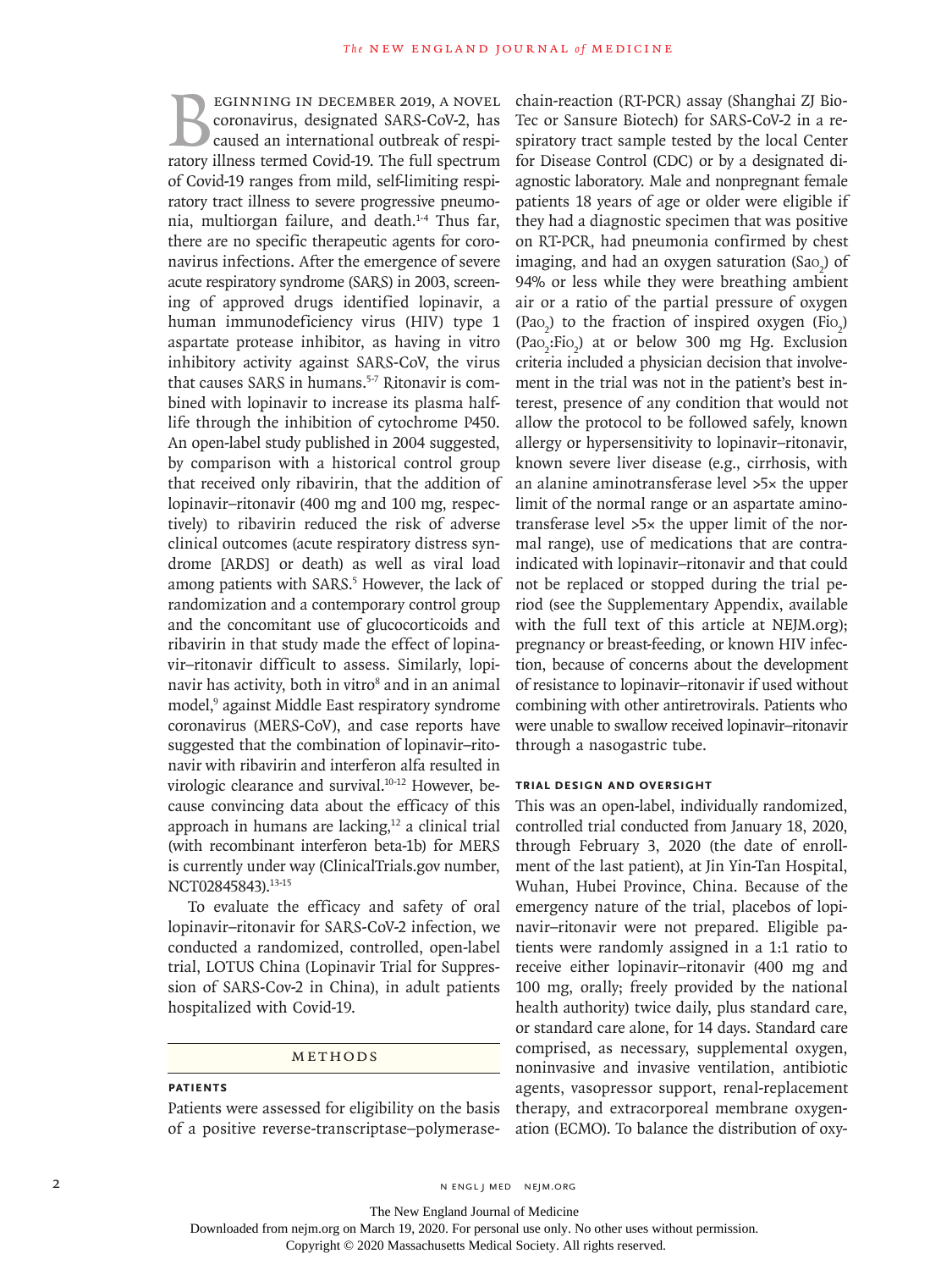gen support between the two groups as an indicator of severity of respiratory failure, randomization was stratified on the basis of respiratory support methods at the time of enrollment: no oxygen support or oxygen support with nasal duct or mask, or high-flow oxygen, noninvasive ventilation, or invasive ventilation including ECMO. The permuted block (four patients per block) randomization sequence, including stratification, was prepared by a statistician not involved in the trial, using SAS software, version 9.4 (SAS Institute). To minimize allocation bias, we performed allocation concealment with an interactive Webbased response system until randomization was finished on the system through a computer or phone.

The trial was approved by the institutional review board of Jin Yin-Tan Hospital. Written informed consent was obtained from all patients or from the patient's legal representative if the patient was too unwell to provide consent. The trial was conducted in accordance with the principles of the Declaration of Helsinki and the Good Clinical Practice guidelines of the International Conference on Harmonisation. The authors were responsible for designing the trial and for compiling and analyzing the data. The authors vouch for the completeness and accuracy of the data and for the adherence of the trial to the protocol. Full details about the trial design are provided in the protocol, available at NEJM.org.

# **Clinical and Laboratory Monitoring**

Patients were assessed once daily by trained nurses using diary cards that captured data on a sevencategory ordinal scale and on safety from day 0 to day 28, hospital discharge, or death. Safety was monitored by the Good Clinical Practice office from Jin Yin-tan Hospital. Other clinical data were recorded using the WHO-ISARIC (World Health Organization–International Severe Acute Respiratory and Emerging Infections Consortium) case record form (https://isaric.tghn.org).<sup>16</sup> Serial oropharyngeal swab samples were obtained on day 1 (before lopinavir–ritonavir was administered) and on days 5, 10, 14, 21, and 28 until discharge or death had occurred and were tested at Teddy Clinical Research Laboratory (Tigermed–DiAn Joint Venture), using quantitative real-time RT-PCR (see the Supplementary Appendix). RNA was extracted from clinical samples with the MagNA Pure 96 system, detected and quantified by Cobas z480 qPCR (Roche), with the use of LightMix Modular Wuhan CoV assays (TIB MOBIOL). These samples were obtained for all 199 patients who were still alive at every time point. Sampling did not stop when a swab at a given time point was negative. Baseline throat swabs were tested for detection of E gene, RdRp gene, and N gene, and samples on the subsequent visits were quantitatively and qualitatively detected for E gene. Clinical data were recorded on paper case record forms and then double-entered into an electronic database and validated by trial staff.

# **Outcome Measures**

The primary end point was the time to clinical improvement, defined as the time from randomization to an improvement of two points (from the status at randomization) on a seven-category ordinal scale or live discharge from the hospital, whichever came first. The end point of clinical improvement was used in our previous influenza study<sup>17</sup> and was also recommended by the WHO R&D Blueprint expert group.<sup>18</sup> Ordinal scales have been used as end points in clinical trials in patients hospitalized with severe influenza.16-19 The seven-category ordinal scale consisted of the following categories: 1, not hospitalized with resumption of normal activities; 2, not hospitalized, but unable to resume normal activities; 3, hospitalized, not requiring supplemental oxygen; 4, hospitalized, requiring supplemental oxygen; 5, hospitalized, requiring nasal high-flow oxygen therapy, noninvasive mechanical ventilation, or both; 6, hospitalized, requiring ECMO, invasive mechanical ventilation, or both; and 7, death.

Other clinical outcomes included clinical status as assessed with the seven-category ordinal scale on days 7 and 14, mortality at day 28, the duration of mechanical ventilation, the duration of hospitalization in survivors, and the time (in days) from treatment initiation to death. Virologic measures included the proportions with viral RNA detection over time and viral RNA titer areaunder-the-curve (AUC) measurements.

Safety outcomes included adverse events that occurred during treatment, serious adverse events, and premature discontinuation of treatment. Adverse events were classified according to the National Cancer Institute Common Terminology Criteria for Adverse Events, version 4.0.

The New England Journal of Medicine

Downloaded from nejm.org on March 19, 2020. For personal use only. No other uses without permission.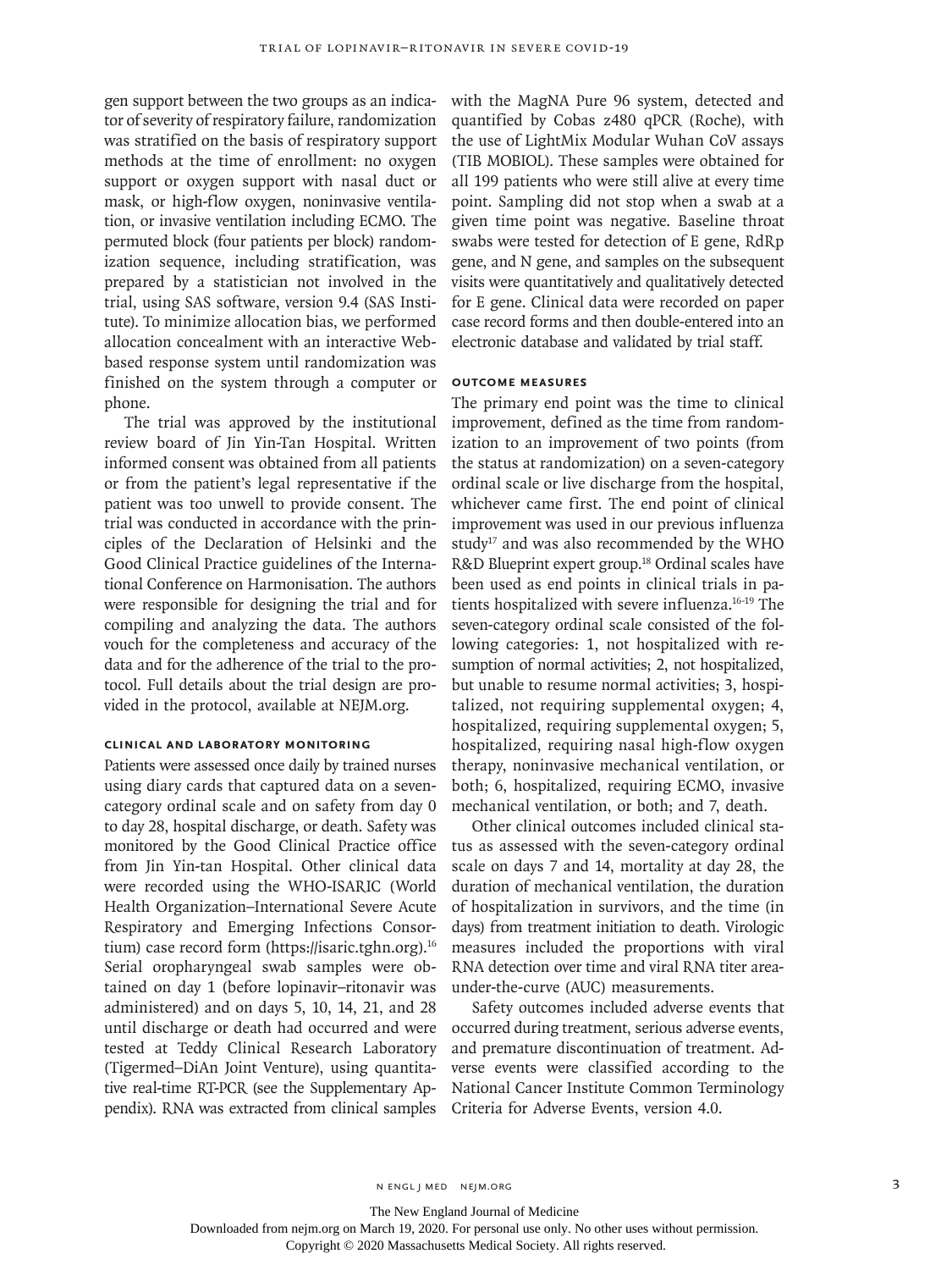## **Statistical Analysis**

The trial was initiated in rapid response to the Covid-19 public health emergency, at which time there was very limited information about clinical outcomes in hospitalized patients with Covid-19. The original total sample size was set at 160, since it would provide the trial with 80% power to detect a difference, at a two-sided significance level of  $\alpha$ =0.05, of 8 days in the median time to clinical improvement between the two groups, assuming that the median time in the standard-care group was 20 days and that 75% of the patients would reach clinical improvement. The planned enrollment of 160 patients in the trial occurred quickly, and the assessment at that point was that the trial was underpowered; thus, a decision was made to continue enrollment by investigators. Subsequently, when another agent (remdesivir) became available for clinical trials, we decided to suspend enrollment in this trial.

Primary efficacy analysis was on an intention-to-treat basis and included all the patients who had undergone randomization. The time to clinical improvement was assessed after all patients had reached day 28, with failure to reach clinical improvement or death before day 28 considered as right-censored at day 28 (rightcensoring occurs when an event may have occurred after the last time a person was under observation, but the specific timing of the event is unknown). The time to clinical improvement was portrayed by Kaplan–Meier plot and compared with a log-rank test. Hazard ratios with 95% confidence intervals were calculated by means of the Cox proportional-hazards model. Five patients who had been assigned to the lopinavir–ritonavir group did not receive any doses (three of them died within 24 hours) but were included in the intention-to-treat analysis, since no reciprocal removals occurred in the standardcare group. A modified intention-to-treat analysis that excluded three early deaths was also performed. Post hoc analyses include subgroup analysis for National Early Warning Score 2 (NEWS2)<sup>19</sup> of 5 or below or greater than 5 and those who underwent randomization up to 12 days or more than 12 days after the onset of illness.

Because the statistical analysis plan did not include a provision for correcting for multiplicity in tests for secondary or other outcomes, results are reported as point estimates and 95% confidence intervals. The widths of the confidence intervals have not been adjusted for multiplicity, so the intervals should not be used to infer definitive treatment effects for secondary outcomes. Safety analyses were based on the patients' actual treatment exposure. Statistical analyses were conducted with SAS software, version 9.4 (SAS Institute).

# Results

# **Patients**

Of the 199 patients who underwent randomization, 99 patients were assigned to receive lopinavir–ritonavir and 100 patients to standard care alone. Of the 99 patients assigned to receive lopinavir–ritonavir, 94 (94.9%) received treatment as assigned (Fig. 1). In the lopinavir–ritonavir group, 5 patients did not receive any doses of lopinavir– ritonavir: 3 because of early death within 24 hours after randomization and 2 others because the attending physician refused to prescribe lopinavir– ritonavir after randomization.

The median age of patients was 58 years (interquartile range [IQR], 49 to 68 years), and 60.3% of the patients were men (Table 1). The median interval time between symptom onset and randomization was 13 days (IQR, 11 to 16 days) (Table 2). There were no important between-group differences in demographic characteristics, baseline laboratory test results, distribution of ordinal scale scores, or NEWS2 scores at enrollment. During the trial, systemic glucocorticoids were administered in 33.0% of the patients in the lopinavir–ritonavir group and in 35.7% of those in the standard-care group.

#### **Primary Outcome**

Patients assigned to lopinavir–ritonavir did not have a time to clinical improvement different from that of patients assigned to standard care alone in the intention-to-treat population (median, 16 day vs. 16 days; hazard ratio for clinical improvement, 1.31; 95% confidence interval [CI], 0.95 to 1.85;  $P=0.09$ ) (Fig. 2). In the modified intentionto-treat population, the median time to clinical improvement was 15 days in the lopinavir–ritonavir group, as compared with 16 days in the standard-care group (hazard ratio, 1.39; 95% CI, 1.00 to 1.91) (Table S1 and Fig. S1 in the Supplementary Appendix). In the intention-to-treat population, lopinavir–ritonavir treatment within 12 days after the onset of symptoms was associated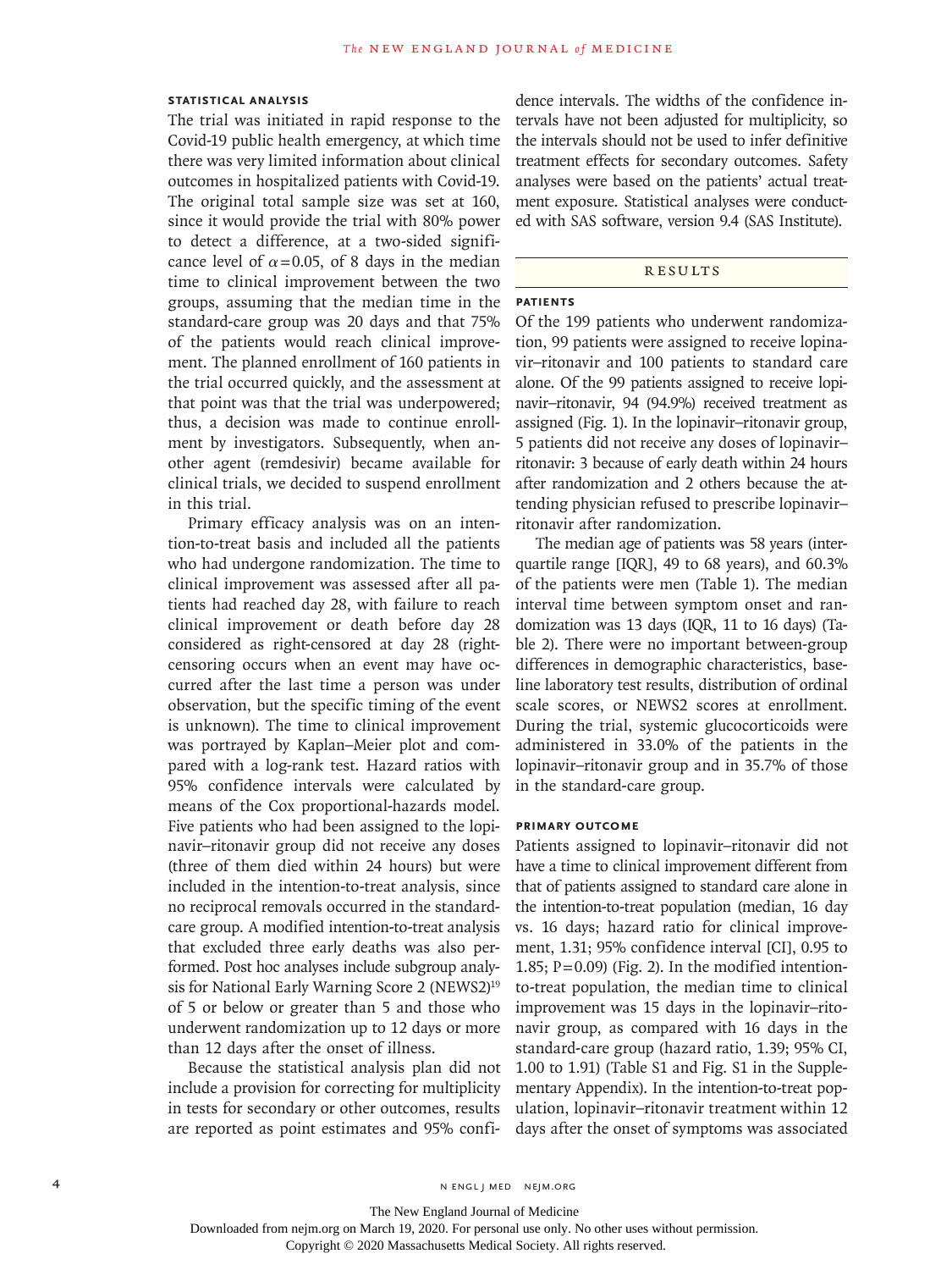with shorter time to clinical improvement (hazard ratio, 1.25; 95% CI, 1.77 to 2.05), but later treatment with lopinavir–ritonavir was not (hazard ratio, 1.30; 95% CI, 0.84 to 1.99) (Fig. S2A and S2B). No significant differences were observed when the time to clinical improvement was assessed by NEWS2 score at entry in the intention-to-treat population (Fig. S3A and S3B). In addition, when the time to clinical deterioration (defined as a one-category increase on the seven-category scale) was compared between the two groups, no difference was observed (hazard ratio for clinical deterioration, 1.01; 95% CI, 0.76 to 1.34) (Fig. S4).

# **Secondary Outcomes**

The 28-day mortality was numerically lower in the lopinavir–ritonavir group than in the standardcare group for either the intention-to-treat population (19.2% vs. 25.0%; difference, −5.8 percentage points; 95% CI, −17.3 to 5.7) or the modified intention-to treat population (16.7% vs. 25.0%; difference, −8.3 percentage points; 95% CI, −19.6 to 3.0) (Table 3).

Patients in the lopinavir–ritonavir group had a shorter stay in the intensive care unit (ICU) than those in the standard-care group (median, 6 days vs. 11 days; difference, −5 days; 95% CI, −9 to 0), and the duration from randomization to hospital discharge was numerically shorter (median, 12 days vs. 14 days; difference, 1 day; 95% CI, 0 to 3]). In addition, the percentage of patients with clinical improvement at day 14 was higher in the lopinavir–ritonavir group than in the standard-care group (45.5% vs. 30.0%; difference, 15.5 percentage points; 95% CI, 2.2 to 28.8) (Fig. S5). There were no significant differences for other outcomes such as duration of oxygen therapy, duration of hospitalization, and time from randomization to death.



The New England Journal of Medicine Downloaded from nejm.org on March 19, 2020. For personal use only. No other uses without permission. Copyright © 2020 Massachusetts Medical Society. All rights reserved.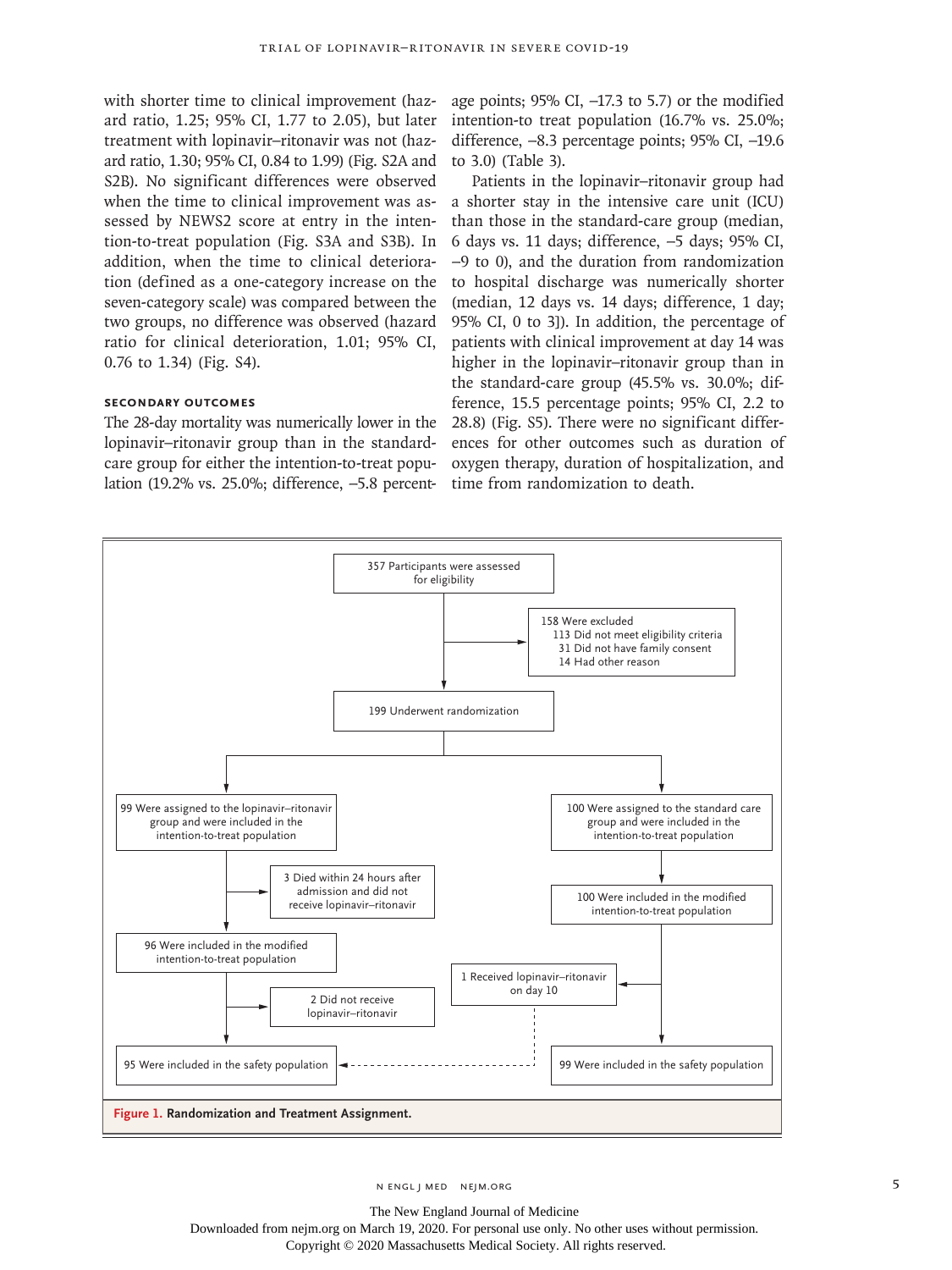# **The NEW ENGLAND JOURNAL of MEDICINE**

| Table 1. Demographic and Clinical Characteristics of the Patients at Baseline.* |                      |                                   |                                     |  |  |
|---------------------------------------------------------------------------------|----------------------|-----------------------------------|-------------------------------------|--|--|
| Characteristic                                                                  | Total<br>$(N = 199)$ | Lopinavir-Ritonavir<br>$(N = 99)$ | <b>Standard Care</b><br>$(N = 100)$ |  |  |
| Age, median (IQR) - yr                                                          | 58.0 (49.0-68.0)     | 58.0 (50.0-68.0)                  | 58.0 (48.0-68.0)                    |  |  |
| Male sex - no. $(%)$                                                            | 120(60.3)            | 61(61.6)                          | 59 (59.0)                           |  |  |
| Coexisting conditions - no. (%)                                                 |                      |                                   |                                     |  |  |
| Diabetes                                                                        | 23(11.6)             | 10(10.1)                          | 13(13.0)                            |  |  |
| Cerebrovascular disease                                                         | 13(6.5)              | 5(5.1)                            | 8(8.0)                              |  |  |
| Cancer                                                                          | 6(3.0)               | 5(5.1)                            | 1(1.0)                              |  |  |
| Body temperature, median (IQR) - °C                                             | $36.5(36.4 - 36.8)$  | 36.5 (36.4-37.0)                  | $36.5(36.5-36.8)$                   |  |  |
| Fever - no. $(\%)$                                                              | 182 (91.5)           | 89 (89.9)                         | 93 (93.0)                           |  |  |
| Respiratory rate >24/min - no. (%)                                              | 37(18.8)             | 21(21.6)                          | 16(16.0)                            |  |  |
| Systolic blood pressure <90 mm Hg - no. (%)                                     | 2(1.0)               | 2(2.0)                            | 0                                   |  |  |
| White-cell count $(x10^{-9}/$ liter) — median (IQR)                             | $7.0(5.1-9.4)$       | $7.3(5.3-9.6)$                    | $6.9(4.9-9.1)$                      |  |  |
| $4-10 \times 10^{-9}$ /liter — no. (%)                                          | 137 (70.3)           | 64 (67.4)                         | 73 (73.0)                           |  |  |
| <4 $\times$ 10 <sup>-9</sup> /liter — no. (%)                                   | 20(10.3)             | 12(12.6)                          | 8(8.0)                              |  |  |
| > $10 \times 10^{-9}$ /liter — no. (%)                                          | 38 (19.5)            | 19 (20.0)                         | 19 (19.0)                           |  |  |
| Lymphocyte count $(x10^{-9}/$ liter) — median (IQR)                             | $0.9(0.6-1.2)$       | $0.8(0.6-1.4)$                    | $0.9(0.5-1.2)$                      |  |  |
| ≥1.0×10 <sup>-9</sup> /liter — no. (%)                                          | 73 (37.4)            | 37 (38.9)                         | 36 (36.0)                           |  |  |
| $<$ 1.0 $\times$ 10 <sup>-9</sup> /liter — no. (%)                              | 122(62.6)            | 58(61.1)                          | 64 (64.0)                           |  |  |
| Platelet count $(x10^{-9}/$ liter) — median (IQR)                               | 207.0 (158.0-284.0)  | 201.0 (155.0-287.0)               | 210.0 (163.0-269.5)                 |  |  |
| ≥100 ×10 <sup>-9</sup> /liter — no. (%)                                         | 186 (95.4)           | 91(95.8)                          | 95 (95.0)                           |  |  |
| $<$ 100 $\times$ 10 <sup>-9</sup> /liter — no. (%)                              | 9(4.6)               | 4(4.2)                            | 5(5.0)                              |  |  |
| Serum creatinine (µmol/liter) — median (IQR)                                    | 69.5 $(57.2 - 82.5)$ | 70.7 (56.4-82.7)                  | $67.4(58.4 - 82.5)$                 |  |  |
| $\leq$ 133 µmol/liter — no. (%)                                                 | 189 (96.9)           | 93 (96.9)                         | 96 (97.0)                           |  |  |
| >133 $\mu$ mol/liter — no. (%)                                                  | 6(3.1)               | 3(3.1)                            | 3(3.0)                              |  |  |
| Aspartate aminotransferase (U/liter) — median (IQR)                             | 34.0 (26.0-45.0)     | 33.0 (25.0-42.0)                  | 34.0 (27.0-45.0)                    |  |  |
| $\leq$ 40 U/liter — no. (%)                                                     | 155 (79.5)           | 78 (81.3)                         | 77 (77.8)                           |  |  |
| >40 U/liter - no. (%)                                                           | 40 (20.5)            | 18 (18.8)                         | 22(22.2)                            |  |  |
| Alanine aminotransferase (U/liter) — median (IQR)                               | 33.0 (22.0-55.0)     | 33.0 (22.0-53.5)                  | 34.0 (22.0-59.0)                    |  |  |
| $\leq$ 50 U/liter — no. (%)                                                     | 115 (59.0)           | 61(63.5)                          | 54 (54.5)                           |  |  |
| >50 U/liter - no. (%)                                                           | 80 (41.0)            | 35(36.5)                          | 45 (45.5)                           |  |  |
| Lactate dehydrogenase (U/liter) — median (IQR)                                  | 325.0 (245.0-433.0)  | 322.0 (243.0-409.0)               | 327.0 (245.0-470.0)                 |  |  |
| $\leq$ 245 U/liter — no. (%)                                                    | 50(25.8)             | 24 (25.3)                         | 26(26.3)                            |  |  |
| >245 U/liter - no. (%)                                                          | 144 (74.2)           | 71 (74.7)                         | 73 (73.7)                           |  |  |
| Creatine kinase (U/liter) — median (IQR)                                        | 69.0 (44.0-115.0)    | 57.0 (42.0-126.0)                 | 72.0 (45.0-110.0)                   |  |  |
| $\leq$ 185 U/liter — no. (%)                                                    | 168 (86.6)           | 81 (85.3)                         | 87 (87.9)                           |  |  |
| > 185 U/liter - no. (%)                                                         | 26(13.4)             | 14(14.7)                          | 12(12.1)                            |  |  |

\* The values shown are based on available data. Laboratory values for white-cell count, lymphocyte count, platelet count, lactate dehydrogenase, and creatine kinase were available for 95 patients in the lopinavir–ritonavir group; and values for serum creatinine, aspartate aminotransferase, and alanine aminotransferase were available for 96 patients in that group. Laboratory values for serum creatinine, aspartate aminotransferase, alanine aminotransferase, lactate dehydrogenase, and creatine kinase were available for 99 patients in the standard-care group. To convert the values for creatinine to milligrams per deciliter, divide by 88.4. IQR denotes interquartile range.

The New England Journal of Medicine Downloaded from nejm.org on March 19, 2020. For personal use only. No other uses without permission. Copyright © 2020 Massachusetts Medical Society. All rights reserved.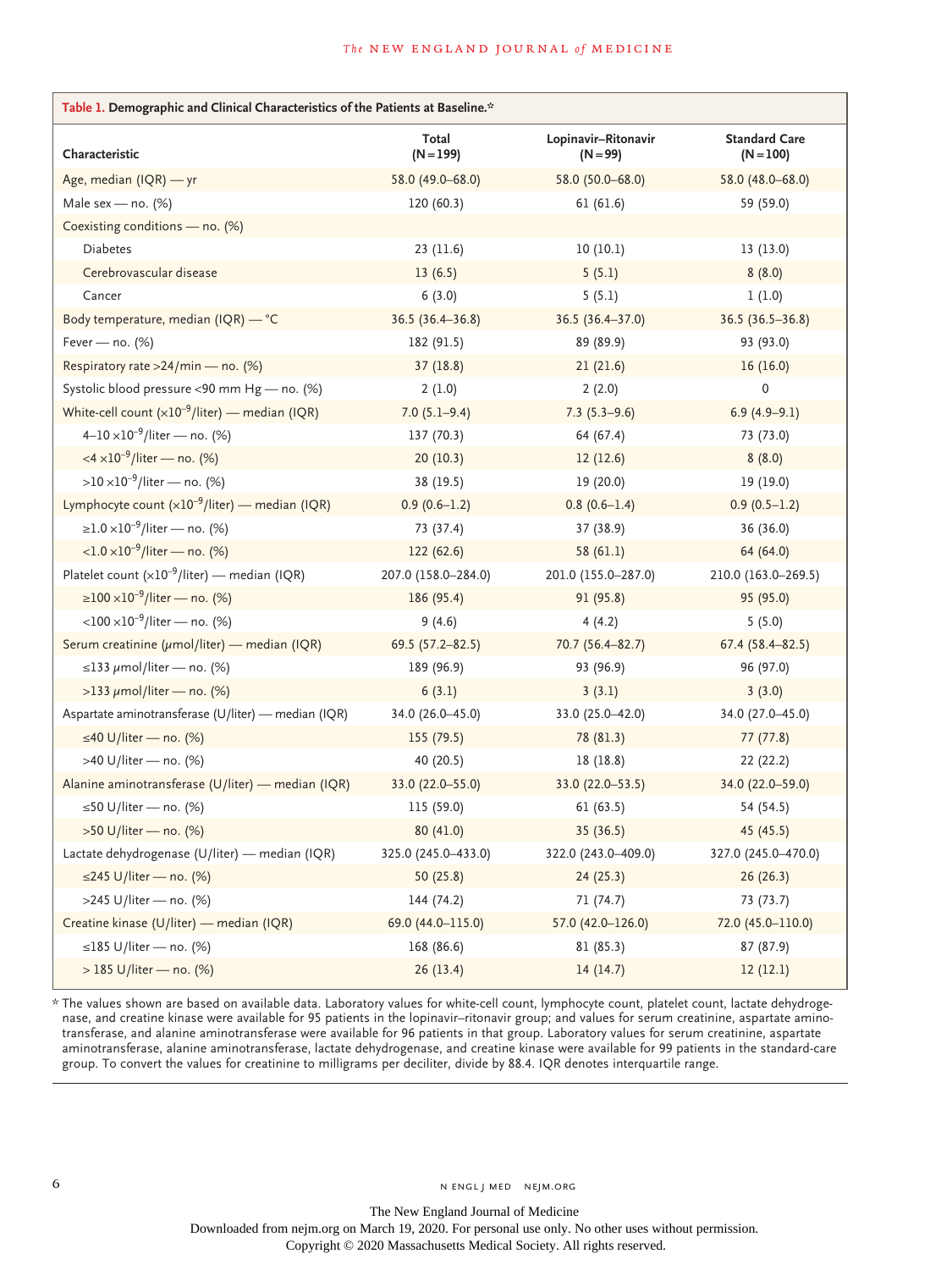| Table 2. Patients' Status and Treatments Received at or after Enrollment.*                |                      |                                   |                                     |  |  |  |
|-------------------------------------------------------------------------------------------|----------------------|-----------------------------------|-------------------------------------|--|--|--|
| Characteristic                                                                            | Total<br>$(N = 199)$ | Lopinavir-Ritonavir<br>$(N = 99)$ | <b>Standard Care</b><br>$(N = 100)$ |  |  |  |
| NEWS2 score at day 1 - median (IQR)                                                       | $5.0(4.0-6.0)$       | $5.0(4.0-6.0)$                    | $5.0(4.0 - 7.0)$                    |  |  |  |
| Seven-category scale at day 1                                                             |                      |                                   |                                     |  |  |  |
| 3: Hospitalization, not requiring supplemental oxygen - no. (%)                           | 28(14.1)             | 11(11.1)                          | 17(17.0)                            |  |  |  |
| 4: Hospitalization, requiring supplemental oxygen - no. (%)                               | 139 (69.8)           | 72 (72.7)                         | 67 (67.0)                           |  |  |  |
| 5: Hospitalization, requiring HFNC or noninvasive mechanical<br>ventilation - no. (%)     | 31(15.6)             | 15(15.2)                          | 16(16.0)                            |  |  |  |
| 6: Hospitalization, requiring ECMO, invasive mechanical<br>ventilation, or both - no. (%) | 1(0.5)               | 1(1.0)                            | $\mathbf 0$                         |  |  |  |
| Days from illness onset to randomization - median (IQR)                                   | $13(11-16)$          | $13(11-17)$                       | $13(10-16)$                         |  |  |  |
| Earlier ( $\leq$ 12 days of symptom onset) — no. (%)                                      | 90 (45.2)            | 42 (42.4)                         | 48 (48.0)                           |  |  |  |
| Later (>12 days of symptom onset) - no. (%)                                               | 109(54.8)            | 57(57.6)                          | 52 (52.0)                           |  |  |  |
| Mean viral load - log <sub>10</sub> copies per ml at day 1                                | $4.0 \pm 2.1$        | $4.4 \pm 2.0$                     | $3.7 \pm 2.1$                       |  |  |  |
| Using interferon at enrollment - no. (%)                                                  | 22(11.1)             | 9(9.1)                            | 13(13.0)                            |  |  |  |
| Treatments during study period - no. (%)                                                  |                      |                                   |                                     |  |  |  |
| Vasopressors                                                                              | 44 (22.1)            | 17(17.2)                          | 27(27.0)                            |  |  |  |
| Renal-replacement therapy                                                                 | 9(4.5)               | 3(3.0)                            | 6(6.0)                              |  |  |  |
| Noninvasive mechanical ventilation                                                        | 29 (14.6)            | 10(10.1)                          | 19 (19.0)                           |  |  |  |
| Invasive mechanical ventilation                                                           | 32(16.1)             | 14(14.1)                          | 18(18.0)                            |  |  |  |
| <b>ECMO</b>                                                                               | 4(2.0)               | 2(2.0)                            | 2(2.0)                              |  |  |  |
| Antibiotic agent                                                                          | 189 (95.0)           | 94 (94.9)                         | 95 (95.0)                           |  |  |  |
| Glucocorticoid therapy                                                                    | 67(33.7)             | 32(32.3)                          | 35 (35.0)                           |  |  |  |
| Days from illness onset to glucocorticoid therapy -<br>median (IQR)                       | $13(11-17)$          | $13(12-19)$                       | $13(9-17)$                          |  |  |  |
| Days of glucocorticoid therapy - median (IQR)                                             | $6(3-11)$            | $7(3-11)$                         | $6(2-12)$                           |  |  |  |

\* Plus–minus values are means ±SD. ECMO denotes extracorporeal membrane oxygenation, HFNC high-flow nasal cannula for oxygen therapy, and NEWS2 National Early Warning Score 2.

# **Virology**

A total of 69 patients (35%) who had a diagnostic respiratory tract sample that was positive on RT-PCR had a negative RT-PCR result on the throat swab taken after consent. The mean (±SD) baseline viral RNA loads in the throat swabs taken after consent were slightly higher in the lopinavir–ritonavir group than in the standardcare group at randomization  $(4.4\pm2.0 \text{ log}_{10} \text{ cop}$ ies per milliliter vs. 3.7±2.1) (Table 2). The viral RNA loads over time did not differ between the lopinavir–ritonavir recipients and those receiving standard care (Fig. 3), including analysis according to duration of illness (Fig. S6).

The percentage of patients with detectable vi-

ral RNA for SARS-CoV-2 was similar in the lopinavir–ritonavir group and the standard-care group on any sampling day (day 5, 34.5% vs. 32.9%; day 10, 50.0% vs. 48.6%; day 14, 55.2% vs. 57.1%; day 21, 58.6% vs. 58.6%; and day 28, 60.3% vs. 58.6%) (Table S2).

#### **Safety**

A total of 46 patients (48.4%) in the lopinavir– ritonavir group and 49 (49.5%) in the standardcare group reported adverse events between randomization and day 28 (Table 4). Gastrointestinal adverse events including nausea, vomiting, and diarrhea were more common in lopinavir–ritonavir group than in the standard-care group (Table 4).

The New England Journal of Medicine

Downloaded from nejm.org on March 19, 2020. For personal use only. No other uses without permission.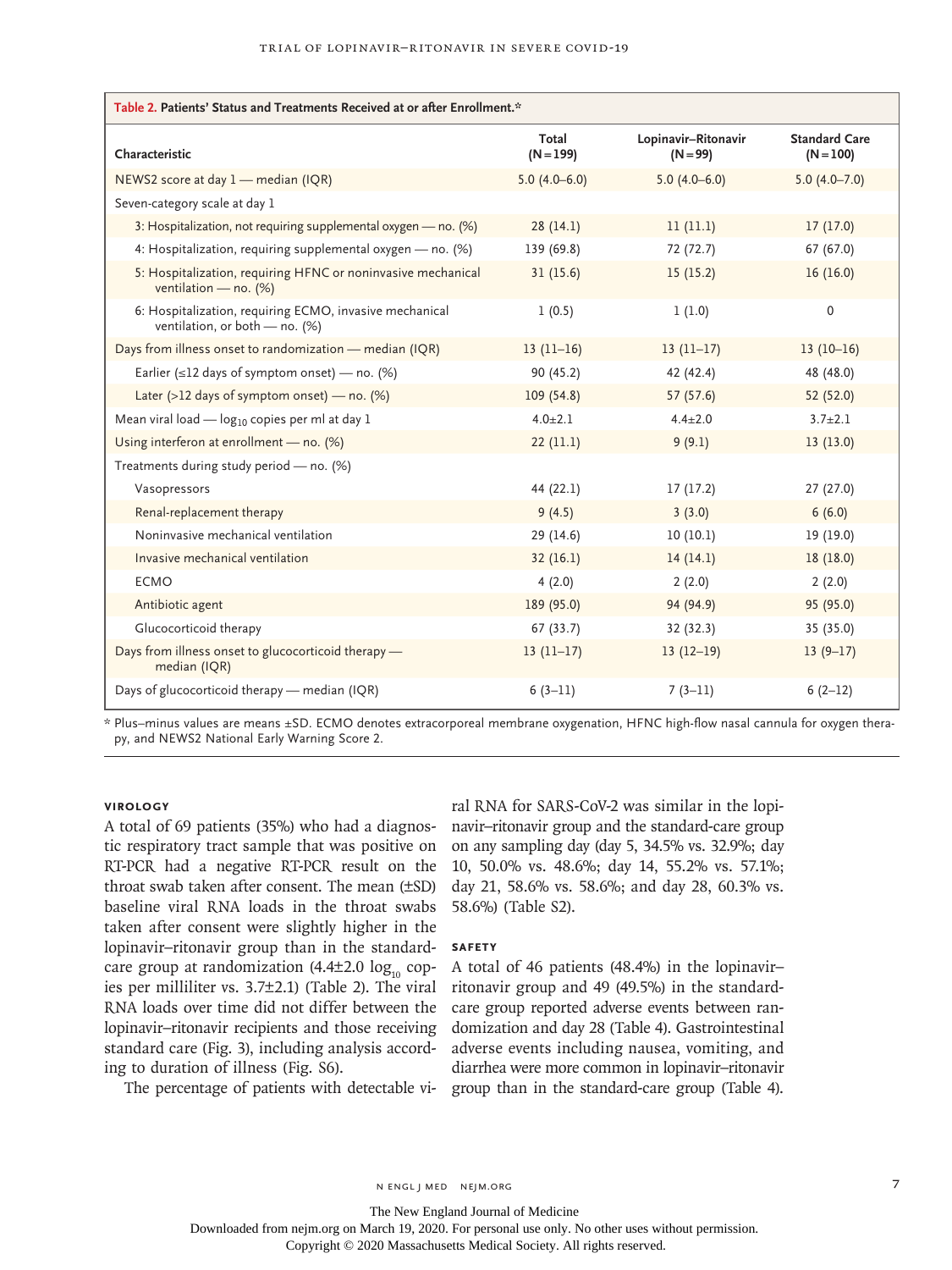

The percentages of patients with laboratory abnormalities were similar in the two groups (Table 4). Serious adverse events occurred in 51 patients: 19 events in the lopinavir–ritonavir group and 32 events in the standard-care group (Table 4). There were 4 serious gastrointestinal adverse events in the lopinavir–ritonavir group but none in the standard-care group; all 4 events were judged by the investigators to be related to the trial medication. Respiratory failure, acute kidney injury, and secondary infection were more common in patients receiving standard care. All deaths during the observation period were judged by the site investigators to be unrelated to the intervention.

# Discussion

This randomized trial found that lopinavir–ritonavir treatment added to standard supportive care was not associated with clinical improvement or mortality in seriously ill patients with Covid-19 different from that associated with standard care alone. However, in the modified intentionto-treat analysis, which excluded three patients with early death, the between-group difference in the median time to clinical improvement (median, 15 days vs. 16 days) was significant, albeit modest. Of note, the overall mortality in this trial (22.1%) was substantially higher than the 11% to 14.5% mortality reported in initial descriptive studies of hospitalized patients with Covid-19,<sup>1,2</sup> which indicates that we enrolled a severely ill population.

Our patient population was heterogeneous with regard to duration and severity of illness at enrollment; accelerated clinical recovery (16.0 days vs. 17.0 days) and reduced mortality (19.0% vs. 27.1%) were observed in a post hoc subgroup of those treated within 12 days after the onset of symptoms, but not in those treated later (Fig. S2A and S2B). The question of whether earlier lopinavir–ritonavir treatment in Covid-19 could have clinical benefit is an important one that requires further study. The finding is consistent with studies showing that patients with SARS-CoV-2 viral pneumonia have progression in the second week of illness<sup>1</sup> and with the time-totreatment effects observed in previous antiviral studies in SARS<sup>20</sup> and severe influenza.<sup>21-23</sup> In addition, we found that the numbers of lopinavir–ritonavir recipients who had serious complications (acute kidney injury and secondary infections) or requiring noninvasive or invasive mechanical ventilation for respiratory failure were fewer than in those not receiving treatment. These observations are hypothesis-generating and require additional studies to determine whether lopinavir–ritonavir treatment given at a certain stage of illness can reduce some complications in Covid-19.

We did not find that adding lopinavir–ritonavir treatment reduced viral RNA loads or duration of viral RNA detectability as compared with standard supportive care alone. SARS-CoV-2 RNA was still detected in 40.7% of the patients in the lopinavir–ritonavir group at end of the trial (day 28). A recent report showed that the median duration of viral shedding in Covid-19 was 20 days in patients with severe illness and could be as long as 37 days.<sup>24</sup> Neither that study nor the current one found evidence that lopinavir–ritonavir exerted a significant antiviral effect. The reasons for the apparent lack of antiviral effect are uncertain, but the sampling methods used in the current trial were most likely suboptimal. Samples were taken only intermittently (on days 1, 5, 10, 14, 21, and 28), and more frequent sampling in the first 5 days could have provided more detailed characterization of viral load kinetics in the two groups over this critical period.

The New England Journal of Medicine

Downloaded from nejm.org on March 19, 2020. For personal use only. No other uses without permission.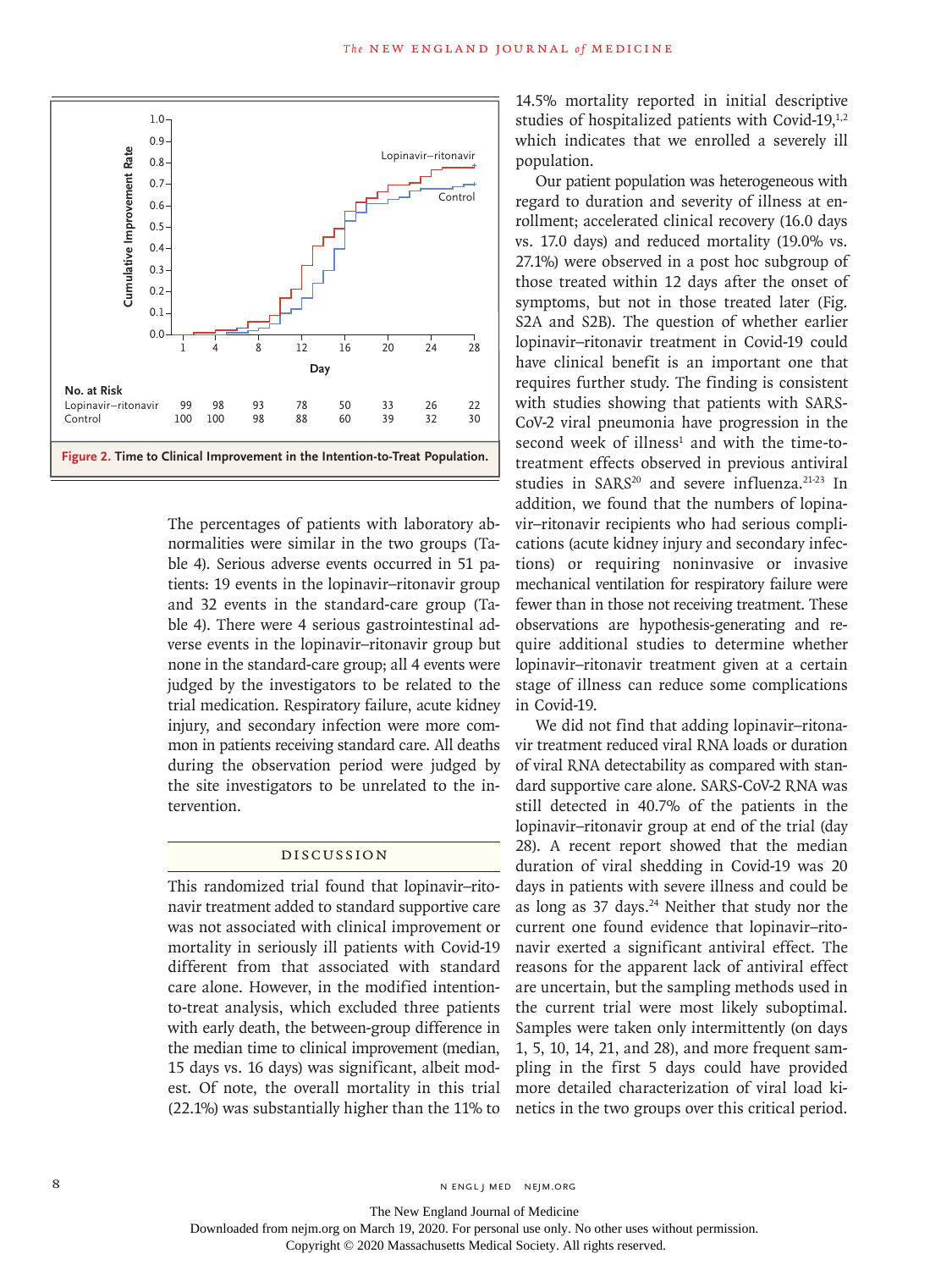| Table 3. Outcomes in the Intention-to-Treat Population.*                          |                      |                                   |                                     |                              |  |
|-----------------------------------------------------------------------------------|----------------------|-----------------------------------|-------------------------------------|------------------------------|--|
| Characteristic                                                                    | Total<br>$(N = 199)$ | Lopinavir-Ritonavir<br>$(N = 99)$ | <b>Standard Care</b><br>$(N = 100)$ | Difference;                  |  |
| Time to clinical improvement - median no.<br>of days (IQR)                        | 16.0 (15.0 to 17.0)  | 16.0 (13.0 to 17.0)               | 16.0 (15.0 to 18.0)                 | 1.31 (0.95 to 1.80) ±        |  |
| Day 28 mortality - no. (%)                                                        | 44 (22.1)            | 19 (19.2) \                       | 25(25.0)                            | $-5.8$ ( $-17.3$ to 5.7)     |  |
| Earlier $(\leq 12 \text{ days after onset of symptoms})$                          | 21(23.3)             | 8(19.0)                           | 13(27.1)                            | $-8.0$ ( $-25.3$ to 9.3)     |  |
| Later (>12 days after onset of symptoms)                                          | 23(21.1)             | 11(19.3)                          | 12(23.1)                            | $-3.8$ ( $-19.1$ to $11.6$ ) |  |
| Clinical improvement - no. (%)                                                    |                      |                                   |                                     |                              |  |
| Day 7                                                                             | 8(4.0)               | 6(6.1)                            | 2(2.0)                              | 4.1 $(-1.4 \text{ to } 9.5)$ |  |
| Day 14                                                                            | 75 (37.7)            | 45 (45.5)                         | 30 (30.0)                           | 15.5 (2.2 to 28.8)           |  |
| Day 28                                                                            | 148 (74.4)           | 78 (78.8)                         | 70 (70.0)                           | $8.8$ (-3.3 to 20.9)         |  |
| ICU length of stay - median no. of days<br>(IQR)                                  | 10(5 to 14)          | 6 (2 to 11)                       | 11(7 to 17)                         | $-5$ ( $-9$ to 0)            |  |
| Of survivors                                                                      | 10 (8 to 17)         | 9 (5 to 44)                       | 11 (9 to 14)                        | $-1$ ( $-16$ to 38)          |  |
| Of nonsurvivors                                                                   | 10 (4 to 14)         | 6 (2 to 11)                       | 12 (7 to 17)                        | $-6$ ( $-11$ to 0)           |  |
| Duration of invasive mechanical ventilation -<br>median no. of days (IQR)         | 5(3 to 9)            | 4 $(3 to 7)$                      | 5(3 to 9)                           | $-1$ (-4 to 2)               |  |
| Oxygen support - days (IQR)                                                       | 13 (8 to 16)         | 12 (9 to 16)                      | 13 (6 to 16)                        | $0$ (-2 to 2)                |  |
| Hospital stay - median no. of days (IQR)                                          | 15 (12 to 17)        | 14 (12 to 17)                     | 16 (13 to 18)                       | 1(0 to 2)                    |  |
| Time from randomization to discharge - me-<br>dian no. of days (IQR)              | 13 (10 to 16)        | 12 (10 to 16)                     | 14 (11 to 16)                       | 1(0 to 3)                    |  |
| Time from randomization to death - median<br>no. of days (IQR)                    | 10 (6 to 15)         | $9(6 \text{ to } 13)$             | 12 (6 to 15)                        | $-3$ (-6 to 2)               |  |
| Score on seven-category scale at day 7 - no.<br>of patients (%)                   |                      |                                   |                                     |                              |  |
| 2: Not hospitalized, but unable to resume<br>normal activities                    | 4(2.0)               | 4(4.0)                            | 0                                   |                              |  |
| 3: Hospitalization, not requiring supple-<br>mental oxygen                        | 29(14.6)             | 12(12.1)                          | 17(17.0)                            |                              |  |
| 4: Hospitalization, requiring supplemental<br>oxygen                              | 109 (54.8)           | 58 (58.6)                         | 51 (51.0)                           |                              |  |
| 5: Hospitalization, requiring HFNC or<br>noninvasive mechanical ventilation       | 35(17.6)             | 14(14.1)                          | 21(21.0)                            |                              |  |
| 6: Hospitalization, requiring ECMO, inva-<br>sive mechanical ventilation, or both | 10(5.0)              | 6(6.1)                            | 4(4.0)                              |                              |  |
| 7: Death                                                                          | 12(6.0)              | 5(5.1)                            | 7(7.0)                              |                              |  |
| Seven-category scale at day 14 - no. of pa-<br>tients $(\%)$                      |                      |                                   |                                     |                              |  |
| 2: Not hospitalized, but unable to resume<br>normal activities                    | 71 (35.7)            | 43 (43.4)                         | 28 (28.0)                           |                              |  |
| 3: Hospitalization, not requiring supple-<br>mental oxygen                        | 32(16.1)             | 8(8.1)                            | 24 (24.0)                           |                              |  |
| 4: Hospitalization, requiring supplemental<br>oxygen                              | 45 (22.6)            | 25(25.3)                          | 20 (20.0)                           |                              |  |
| 5: Hospitalization, requiring HFNC or<br>noninvasive mechanical ventilation       | 11(5.5)              | 5(5.1)                            | 6(6.0)                              |                              |  |
| 6: Hospitalization, requiring ECMO, inva-<br>sive mechanical ventilation, or both | 8(4.0)               | 3(3.0)                            | 5(5.0)                              |                              |  |
| 7: Death                                                                          | 32(16.1)             | 15 (15.2)                         | 17(17.0)                            |                              |  |

\* Clinical improvement was defined as a decline of two categories on the modified seven-category ordinal scale of clinical status, or hospital discharge. ICU denotes intensive care unit.

† Differences were expressed as rate differences or median differences (Hodges–Lehmann estimate) and 95% confidence intervals.

‡ The hazard ratio for clinical improvement was estimated by Cox proportional-risk model.

§ This total includes 3 patients who died within 24 hours after randomization and did not receive lopinavir–ritonavir.

The New England Journal of Medicine

Downloaded from nejm.org on March 19, 2020. For personal use only. No other uses without permission.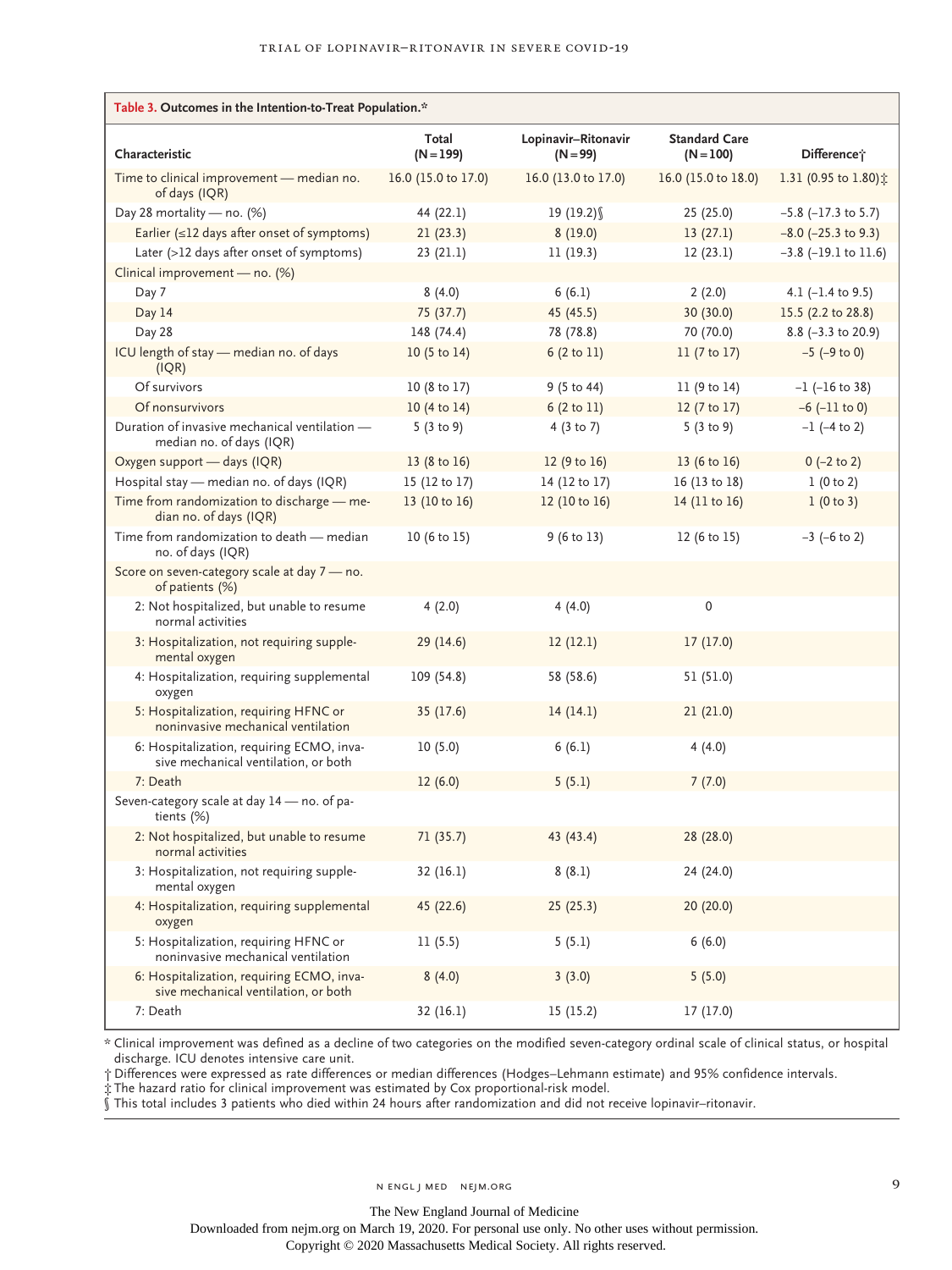

# **Figure 3. Mean Change from Baseline in SARS-CoV-2 Viral RNA Load by qPCR on Throat Swabs.**

I bars indicate 95% confidence intervals. Results less than the lower limit of quantification of polymerase-chain-reaction (PCR) assay and greater than the limit of qualitative detection are imputed with  $1 \log_{10}$  copies per milliliter; results for patients with viral-negative RNA are imputed with 0  $log_{10}$ copies per milliliter. Among the 199 patients, 130 (59 patients in the lopinavir–ritonavir group and 71 in the standard-care group) had virologic data that were used for viral load calculation, whereas the rest of the patients

> In addition, previous studies have shown that throat-swab specimens have lower viral loads than nasopharyngeal samples, $25$  and importantly, we were unable to do sampling of lower respiratory tract secretions. Of note, depending on cell type used, the 50% effective concentrations  $(EC_{\epsilon_0})$  of lopinavir in vitro for SARS-CoV has ranged from 4.0 to 10.7  $\mu$ g per milliliter,<sup>5,6,8</sup> although other studies reported that lopinavir was inactive<sup>26</sup> or that higher concentrations (25  $\mu$ g per milliliter) were required for inhibition.<sup>7</sup> For MERS-CoV, the  $EC_{50}$  values have ranged from 5 to approximately 7  $\mu$ g per milliliter).<sup>1,8,13</sup> Both the mean peak (9.6  $\mu$ g per milliliter) and trough (5.5  $\mu$ g per milliliter) serum concentrations of lopinavir in adults just approach these concentrations. Whether the  $EC_{50}$  value is an adequate threshold and whether unbound lopinavir concentrations in human plasma are sufficient for inhibition of SARS-CoV-2 are questionable.<sup>1</sup>

> Nearly 14% of lopinavir–ritonavir recipients were unable to complete the full 14-day course of administration. This was due primarily to

gastrointestinal adverse events, including anorexia, nausea, abdominal discomfort, or diarrhea, as well as two serious adverse events, both acute gastritis. Two recipients had self-limited skin eruptions. Such side effects, including the risks of hepatic injury, pancreatitis, more severe cutaneous eruptions, and QT prolongation, and the potential for multiple drug interactions due to CYP3A inhibition, are well documented with this drug combination. The side-effect profile observed in the current trial arouses concern about the use of higher or more prolonged lopinavir– ritonavir dose regimens in efforts to improve outcomes.

Our trial has several limitations. In particular, the trial was not blinded, so it is possible that knowledge of the treatment assignment might have influenced clinical decision-making that could have affected the ordinal scale measurements we used. We will continue to follow these patients to evaluate their long-term prognosis. The characteristics of the patients at baseline were generally balanced across the two groups, but the somewhat higher throat viral loads in the lopinavir–ritonavir group raise the possibility that this group had more viral replication. Although we did not observe differences between groups in the frequency of use of concurrent pharmacologic interventions, such as glucocorticoids, this might have been another confounder. In addition, approximately 45% and 40% of the patients in lopinavir–ritonavir group had positive RNA detection by throat swabs on day 14 and day 28, respectively, but we do not know if infectious virus was still present, since we did not attempt virus isolation or assess the possible emergence of SARS-CoV-2 variants with reduced susceptibility to lopinavir. Finally, we do not have data on the lopinavir exposure levels in these seriously and often critically ill patients.

In conclusion, we found that lopinavir–ritonavir treatment did not significantly accelerate clinical improvement, reduce mortality, or diminish throat viral RNA detectability in patients with serious Covid-19. These early data should inform future studies to assess this and other medication in the treatment of infection with SARS-CoV-2. Whether combining lopinavir–ritonavir with other antiviral agents, as has been done in SARS<sup>5,20</sup> and is being studied in MERS-CoV,<sup>15</sup> might en-

10 N ENGL J MED NEJM.ORG

The New England Journal of Medicine

Downloaded from nejm.org on March 19, 2020. For personal use only. No other uses without permission.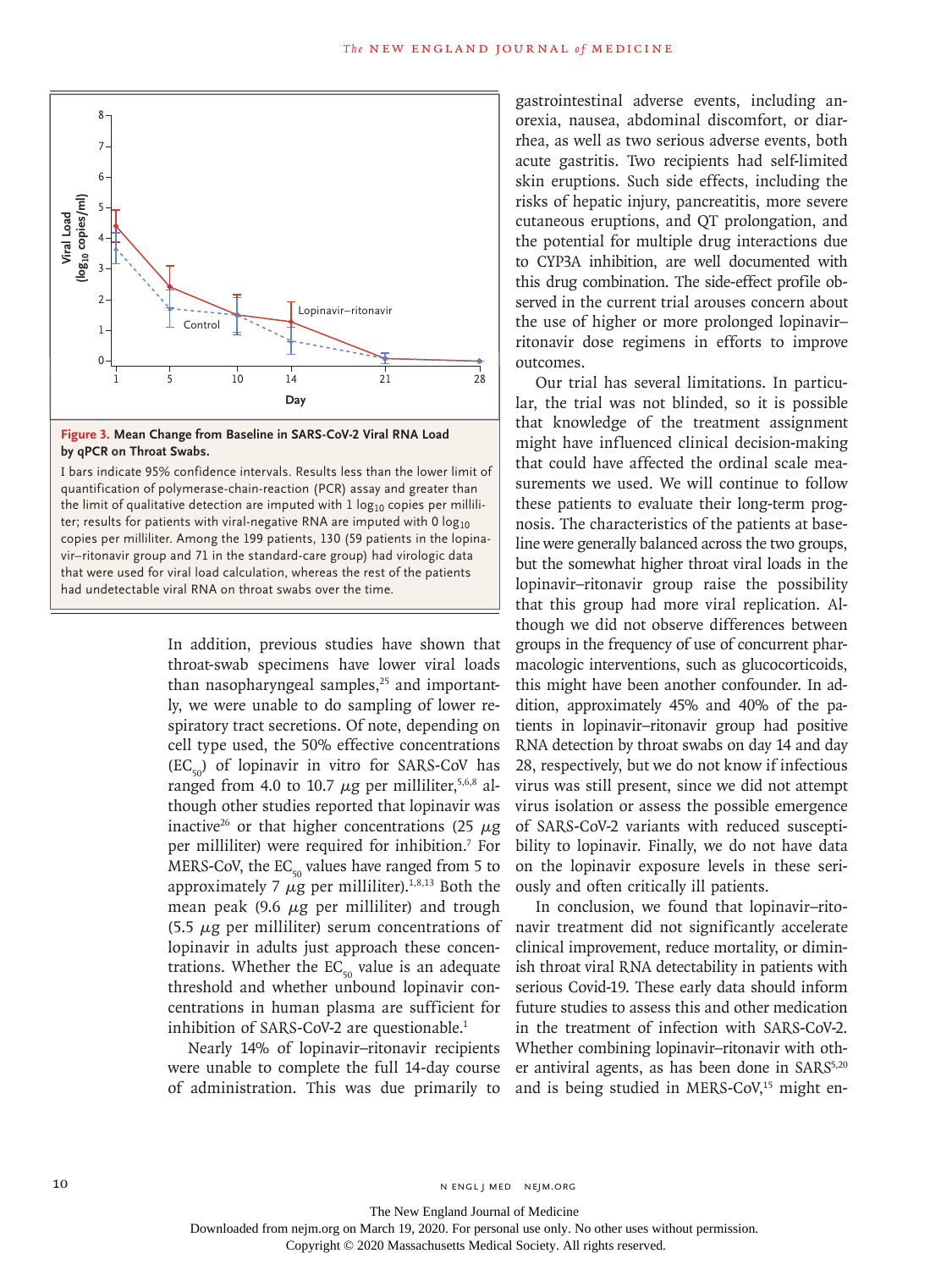| Table 4. Summary of Adverse Events in the Safety Population.* |                            |                     |                            |                     |  |
|---------------------------------------------------------------|----------------------------|---------------------|----------------------------|---------------------|--|
| Event                                                         | Lopinavir-Ritonavir (N=95) |                     | Standard Care ( $N = 99$ ) |                     |  |
|                                                               | Any Grade                  | Grade 3 or 4        | Any Grade                  | Grade 3 or 4        |  |
|                                                               | number (percent)           |                     |                            |                     |  |
| Any adverse event                                             | 46 (48.4)                  | 20(21.1)            | 49 (49.5)                  | 11(11.1)            |  |
| Lymphopenia                                                   | 16 (16.8)                  | 12(12.6)            | 12(12.1)                   | 5(5.1)              |  |
| <b>Nausea</b>                                                 | 9(9.5)                     | 1(1.1)              | 0                          | 0                   |  |
| Thrombocytopenia                                              | 6(6.3)                     | 1(1.1)              | 10(10.1)                   | 2(2.0)              |  |
| Leukopenia                                                    | 7(7.4)                     | 1(1.1)              | 13(13.1)                   | $\mathbf 0$         |  |
| Vomiting                                                      | 6(6.3)                     | 0                   | $\mathbf 0$                | 0                   |  |
| Increased aspartate aminotransferase                          | 2(2.1)                     | 2(2.1)              | 5(5.1)                     | 4(4.0)              |  |
| Abdominal discomfort                                          | 4(4.2)                     | $\mathbf 0$         | 2(2.1)                     | 0                   |  |
| Diarrhea                                                      | 4(4.2)                     | $\mathbf 0$         | $\mathbf 0$                | $\mathbf{0}$        |  |
| Stomach ache                                                  | 4(4.2)                     | 1(1.1)              | 1(1.0)                     | 0                   |  |
| Neutropenia                                                   | 4(4.2)                     | 1(1.1)              | 8(7.6)                     | $\mathbf 0$         |  |
| Increased total bilirubin                                     | 3(3.2)                     | 3(3.2)              | 3(3.0)                     | 2(2.0)              |  |
| Increased creatinine                                          | 2(2.1)                     | 2(2.1)              | 7(7.1)                     | 6(6.1)              |  |
| Anemia                                                        | 2(2.1)                     | 2(2.1)              | 5(5.0)                     | 4(4.0)              |  |
| Rash                                                          | 2(2.1)                     | $\mathbf 0$         | $\mathbf 0$                | $\mathbf 0$         |  |
| Hypoalbuminemia                                               | 1(1.1)                     | 1(1.1)              | 4(4.0)                     | 1(1.0)              |  |
| Increased alanine aminotransferase                            | 1(1.1)                     | 1(1.1)              | 4(4.0)                     | 1(1.0)              |  |
| Increased creatine kinase                                     | 0                          | 0                   | 1(1.0)                     | 0                   |  |
| Decreased appetite                                            | 2(2.1)                     | $\mathbf 0$         | $\pmb{0}$                  | $\mathbf{0}$        |  |
| Prolonged QT interval                                         | 1(1.1)                     | $\mathbf 0$         | 0                          | 0                   |  |
| Sleep disorders and disturbances                              | 1(1.1)                     | $\pmb{0}$           | $\mathsf{O}\xspace$        | $\mathbf 0$         |  |
| Facial flushing                                               | 1(1.1)                     | $\mathbf 0$         | 0                          | 0                   |  |
| Serious adverse event                                         | 19 (20.0)                  | 17(17.9)            | 32 (32.3)                  | 31(31.3)            |  |
| Respiratory failure or ARDS                                   | 12 (12.6)                  | 12(12.6)            | 27(27.3)                   | 27(27.3)            |  |
| Acute kidney injury                                           | 3(3.2)                     | 2(2.1)              | 6(6.1)                     | 5(5.1)              |  |
| Secondary infection                                           | 1(1.1)                     | 1(1.1)              | 6(6.1)                     | 6(6.1)              |  |
| Shock                                                         | 2(2.1)                     | 2(2.1)              | 2(2.0)                     | 2(2.0)              |  |
| Severe anemia                                                 | 3(3.2)                     | 3(3.2)              | 0                          | 0                   |  |
| Acute gastritis                                               | 2(2.1)                     | $\mathsf{O}\xspace$ | $\pmb{0}$                  | $\mathsf{O}\xspace$ |  |
| Hemorrhage of lower digestive tract                           | 2(2.1)                     | 1(1.1)              | 0                          | 0                   |  |
| Pneumothorax                                                  | $\pmb{0}$                  | 0                   | 2(2.0)                     | 2(2.0)              |  |
| Unconsciousness                                               | 1(1.1)                     | 0                   | $\mathsf{O}\xspace$        | 0                   |  |
| Disseminated intravascular coagulation                        | 1(1.1)                     | $\pmb{0}$           | 1(1.0)                     | 1(1.0)              |  |
| Sepsis                                                        | 0                          | $\pmb{0}$           | 1(1.0)                     | 1(1.0)              |  |
| Acute heart failure                                           | $\pmb{0}$                  | $\pmb{0}$           | 1(1.0)                     | 1(1.0)              |  |

\* Adverse events that occurred in more than 1 patient after randomization through day 28 are shown. Some patients had more than one adverse event. Since there are no adverse event grades criteria for serum levels of hypersensitivity troponin (cardiac biomarker) and serum lipid, the proportions of patients with values worse than baseline values are listed here. The proportion of increased hypersensitivity troponin was higher in the standard-care group than in the lopinavir–ritonavir group (14.1% vs. 9.5%). A total of 55 patients (52.4%) in the standard-care group and 65 (68.4%) in the lopinavir–ritonavir group had lipid levels that were normal at enrollment but abnormal after enrollment. All deaths were due to respiratory failure. ARDS indicates acute respiratory distress syndrome.

The New England Journal of Medicine Downloaded from nejm.org on March 19, 2020. For personal use only. No other uses without permission.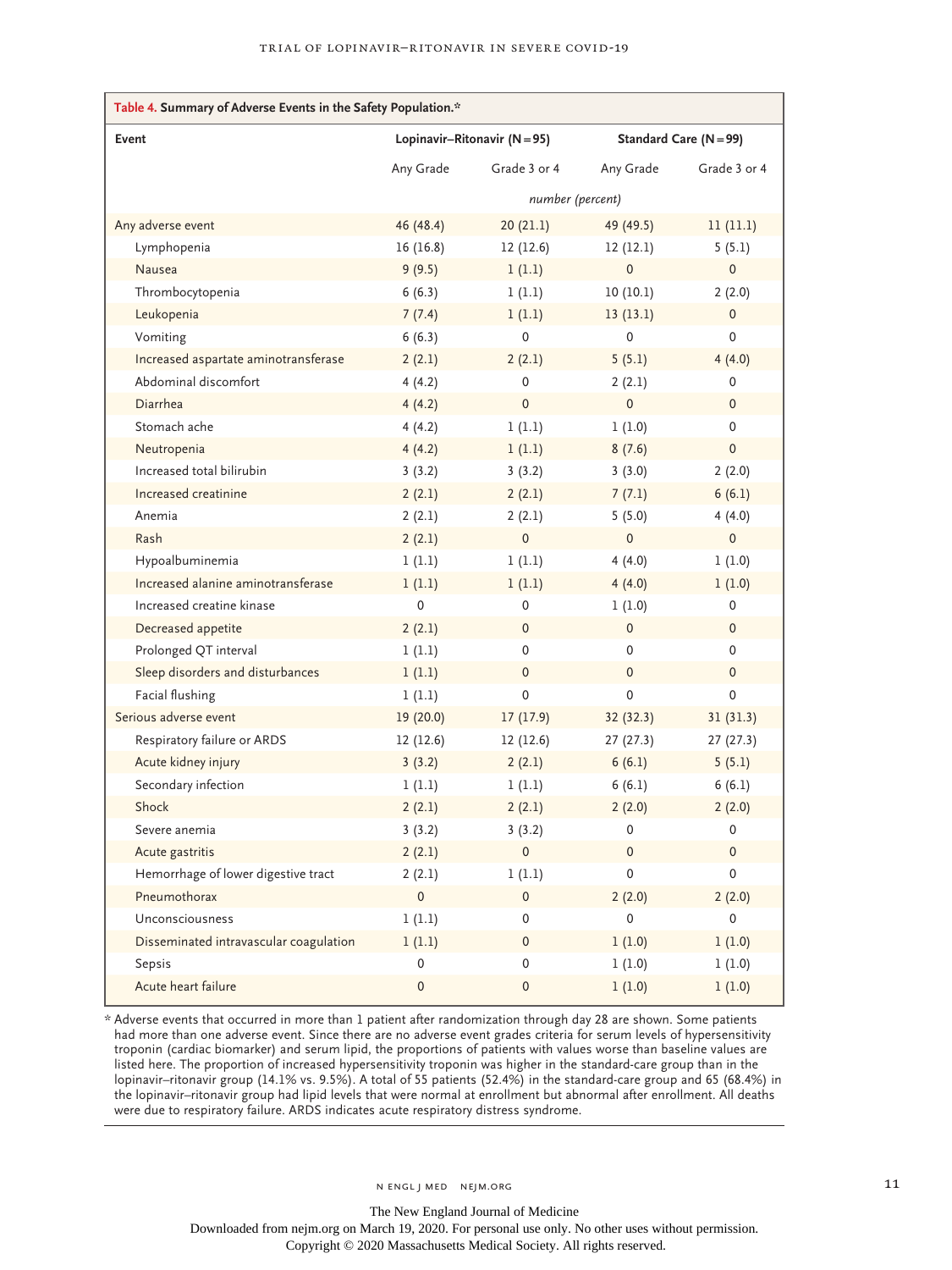# hance antiviral effects and improve clinical outcomes remains to be determined.

Supported by grants from Major Projects of National Science and Technology on New Drug Creation and Development (2020ZX09201001) and (2020ZX09201012); the Chinese Academy of Medical Sciences (CAMS) Emergency Project of Covid-19 (2020HY320001); and a National Science Grant for Distinguished Young Scholars (81425001/H0104). Dr. Jaki is a recipient of a National Institute for Health Research Senior Research Fellowship (2015-08-001). Dr. Horby reports receiving funding from the Wellcome Trust, the Bill and Melinda Gates Foundation, and the United Kingdom Department of Health and Social Care.

Disclosure forms provided by the authors are available with the full text of this article at NEJM.org.

A data sharing statement provided by the authors is available with the full text of this article at NEJM.org.

We thank all patients who participated in this trial and their families. We also thank Bandar Al Knawy and Yaseen Arabi for sharing the MIRACLE trial documentation and meeting reports from WHO Novel Coronavirus R&D. Teddy Clinical Research Laboratory (Shanghai) served as the central laboratory, and Roche Diagnostics (Shanghai) provided instruments and SARS-CoV-2 assay detection. We dedicate this work to the memory of health care workers who have given their lives in the care of patients with Covid-19.

#### **Appendix**

The authors' full names and academic degrees are as follows: Bin Cao, M.D., Yeming Wang, M.D., Danning Wen, M.D., Wen Liu, M.S., Jingli Wang, M.D., Guohui Fan, M.S., Lianguo Ruan, M.D., Bin Song, M.D., Yanping Cai, M.D., Ming Wei, M.D., Xingwang Li, M.D., Jiaan Xia, M.D., Nanshan Chen, M.D., Jie Xiang, M.D., Ting Yu, M.D., Tao Bai, M.D., Xuelei Xie, M.D., Li Zhang, M.D., Caihong Li, M.D., Ye Yuan, M.D., Hua Chen, M.D., Huadong Li, M.D., Hanping Huang, M.D., Shengjing Tu, M.D., Fengyun Gong, M.D., Ying Liu, M.S., Yuan Wei, M.D., Chongya Dong, Ph.D., Fei Zhou, M.D., Xiaoying Gu, Ph.D., Jiuyang Xu, M.D., Zhibo Liu, M.D., Yi Zhang, M.D., Hui Li, M.D., Lianhan Shang, M.D., Ke Wang, M.D., Kunxia Li, M.D., Xia Zhou, M.D., Xuan Dong, M.D., Zhaohui Qu, M.D., Sixia Lu, M.D., Xujuan Hu, M.D., Shunan Ruan, M.S., Shanshan Luo, M.D., Jing Wu, M.D., Lu Peng, M.D., Fang Cheng, M.D., Lihong Pan, M.D., Jun Zou, M.D., Chunmin Jia, M.D., Juan Wang, M.D., Xia Liu, M.D., Shuzhen Wang, M.S., Xudong Wu, M.S., Qin Ge, M.S., Jing He, M.S., Haiyan Zhan, M.S., Fang Qiu, M.S., Li Guo, Ph.D., Chaolin Huang, M.D., Thomas Jaki, Ph.D., Frederick G. Hayden, M.D., Peter W. Horby, M.D., Dingyu Zhang, M.D., and Chen Wang, M.D.

The authors' affiliations are as follows: the Department of Pulmonary and Critical Care Medicine, Center of Respiratory Medicine, National Clinical Research Center for Respiratory Diseases (B.C., Yeming Wang, G.F., F.Z., X.G., Z.L., Y.Z., Hui Li, L.S., C.W.), and the Institute of Clinical Medical Sciences (G.F., X.G.), China–Japan Friendship Hospital, the Institute of Respiratory Medicine, Chinese Academy of Medical Sciences (B.C., Yeming Wang, F.Z., Z.L., Y.Z., Hui Li, C.W.), the Clinical and Research Center of Infectious Diseases, Beijing Ditan Hospital, Capital Medical University (Xingwang Li), Peking University Clinical Research Institute, Peking University First Hospital (C.D.), Tsinghua University School of Medicine (Jiuyang Xu), Beijing University of Chinese Medicine (L.S.), NHC Key Laboratory of Systems Biology of Pathogens and Christophe Merieux Laboratory, Institute of Pathogen Biology, Chinese Academy of Medical Sciences (L.G.), and Peking Union Medical College (L.G., C.W.), Beijing, and Jin Yin-tan Hospital, Wuhan (D.W., W.L., Jingli Wang, L.R., B.S., Y.C., M.W., Jiaan Xia, N.C., Jie Xiang, T.Y., T.B., X.X., L.Z., C.L., Y.Y., H.C., Huadong Li, H.H., S.T., F.G., Y.L., Yuan Wei, K.W., K.L., X.Z., X.D., Z.Q., Sixia Lu, X.H., S.R., Shanshan Luo, Jing Wu, Lu Peng, F.C., Lihong Pan, J.Z., C.J., Juan Wang, Xia Liu, S.W., X.W., Q.G., J.H., H.Z., F.Q., C.H., D.Z.) — all in China; Lancaster University, Lancaster (T.J.), and the University of Oxford, Oxford (P.W.H.) — both in the United Kingdom; and the University of Virginia School of Medicine, Charlottesville (F.G.H.).

#### **References**

**1.** Huang C, Wang Y, Li X, et al. Clinical features of patients infected with 2019 novel coronavirus in Wuhan, China. Lancet 2020;395:497-506.

**2.** Chen N, Zhou M, Dong X, et al. Epidemiological and clinical characteristics of 99 cases of 2019 novel coronavirus pneumonia in Wuhan, China: a descriptive study. Lancet 2020;395:507-13.

**3.** Wang D, Hu B, Hu C, et al. Clinical characteristics of 138 hospitalized patients with 2019 novel coronavirus-infected pneumonia in Wuhan, China. JAMA 2020 February 7 (Epub ahead of print).

**4.** Liu K, Fang YY, Deng Y, et al. Clinical characteristics of novel coronavirus cases in tertiary hospitals in Hubei Province. Chin Med J (Engl) 2020 February 7 (Epub ahead of print).

**5.** Chu CM, Cheng VC, Hung IF, et al. Role of lopinavir/ritonavir in the treatment of SARS: initial virological and clinical findings. Thorax 2004;59:252-6.

**6.** Chen F, Chan KH, Jiang Y, et al. In vitro susceptibility of 10 clinical isolates of SARS coronavirus to selected antiviral compounds. J Clin Virol 2004;31:69-75.

**7.** Wu C-Y, Jan J-T, Ma S-H, et al. Small molecules targeting severe acute respiratory syndrome human coronavirus. Proc Natl Acad Sci U S A 2004;101:10012-7.

**8.** de Wilde AH, Jochmans D, Posthuma CC, et al. Screening of an FDA-approved compound library identifies four smallmolecule inhibitors of Middle East respiratory syndrome coronavirus replication in cell culture. Antimicrob Agents Chemother 2014;58:4875-84.

**9.** Chan JF-W, Yao Y, Yeung M-L, et al. Treatment with lopinavir/ritonavir or interferon-β1b improves outcome of MERS-CoV infection in a nonhuman primate model of common marmoset. J Infect Dis 2015;212:1904-13.

**10.** Kim UJ, Won E-J, Kee S-J, Jung S-I, Jang H-C. Combination therapy with lopinavir/ritonavir, ribavirin and interferon-α for Middle East respiratory syndrome. Antivir Ther 2016;21:455-9.

**11.** Spanakis N, Tsiodras S, Haagmans BL, et al. Virological and serological analysis of a recent Middle East respiratory syndrome coronavirus infection case on a triple combination antiviral regimen. Int J Antimicrob Agents 2014; 44:528-32.

**12.** Min C-K, Cheon S, Ha N-Y, et al. Comparative and kinetic analysis of viral shedding and immunological responses in MERS patients representing a broad spectrum of disease severity. Sci Rep 2016;6: 25359.

**13.** Chan JFW, Chan K-H, Kao RYT, et al. Broad-spectrum antivirals for the emerging Middle East respiratory syndrome coronavirus. J Infect 2013;67:606-16.

**14.** Hart BJ, Dyall J, Postnikova E, et al. Interferon-β and mycophenolic acid are potent inhibitors of Middle East respiratory syndrome coronavirus in cell-based assays. J Gen Virol 2014;95:571-7.

**15.** Arabi YM, Alothman A, Balkhy HH, et al. Treatment of Middle East Respiratory Syndrome with a combination of lopinavirritonavir and interferon-β1b (MIRACLE trial): study protocol for a randomized controlled trial. Trials 2018;19:81.

**16.** International Severe Acute Respiratory and Emerging Infections Consortium (ISARIC) home page (https://isaric.tghn .org/).

12 N ENGL J MED NEIM.ORG